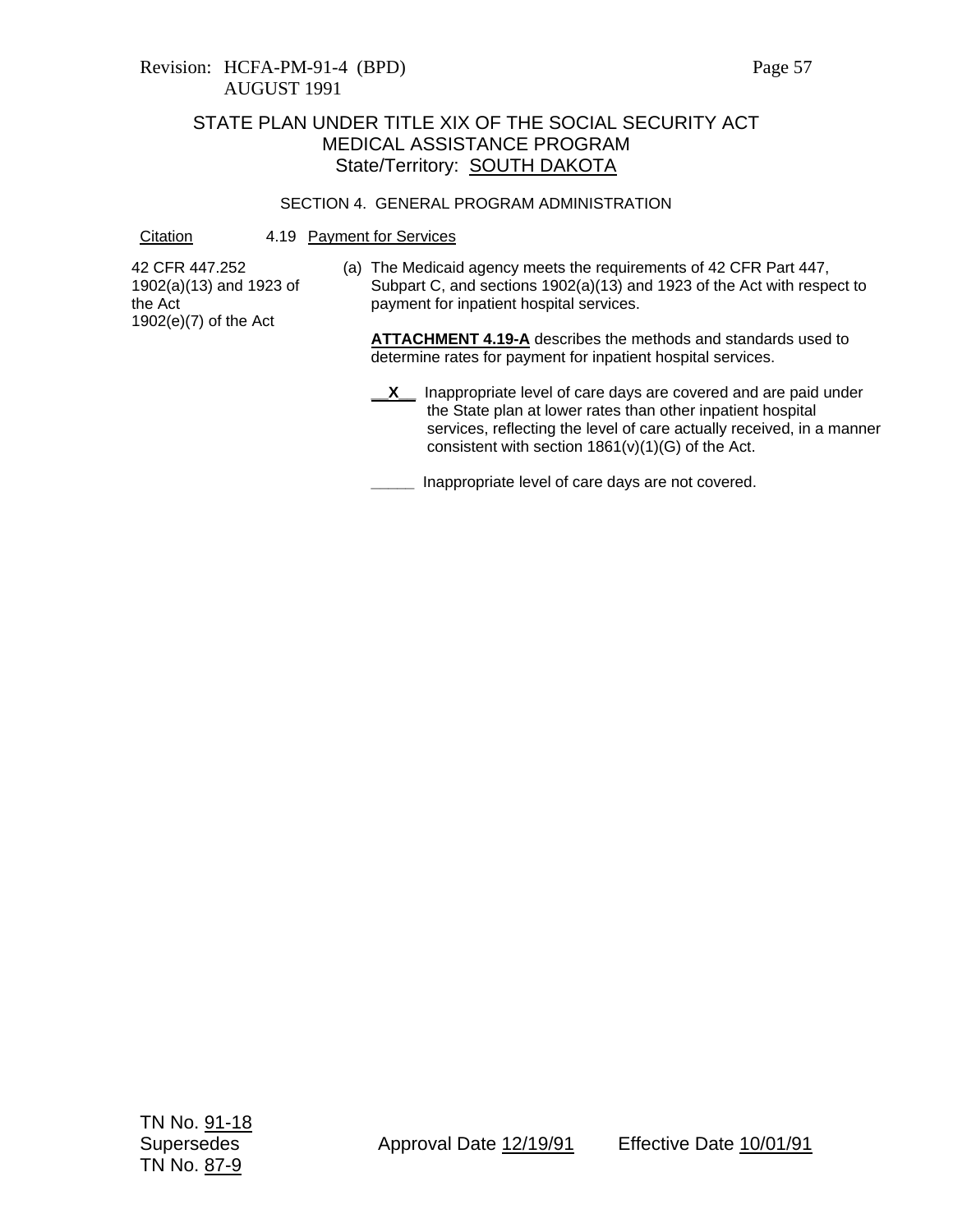#### SECTION 4. GENERAL PROGRAM ADMINISTRATION

### Citation 4.19 Payment for Services (continued)

42 CFR 447.201 42 CFR 447.302 52 FR 28648 1902(a)(13)(E),  $1903(a)(1)$  and  $(n)$ , 1920, and 1926 of the Act

- (b) In addition to the services specified in paragraphs 4.19(a), (d), (k), (l), and (m), the Medicaid agency meets the following requirements:
	- (1) Section 1902(a)(13)(E) of the Act regarding payment for services furnished by federally qualified health centers (FQHCs) under section 1905(a)(2)(C) of the Act. The agency meets the requirements of section 6303 of the State Medicaid Manual (HCFA Pub. 45-6) regarding payment for FQHC services. **ATTACHMENT 4.19-B** describes the method of payment and how the agency determines the reasonable costs of the services (for example, cost reports, cost of budget reviews, or sample surveys).
	- (2) Sections 1902(a)(13)(E) and 1926 of the Act, and 42 CFR Part 447, Subpart D, with respect to payment for all other types of ambulatory services provided by rural health clinics under the plan.

**ATTACHMENT 4.19-B** describes the methods and standards used for the payment of each of these services except for inpatient hospital, nursing facility services, and services in intermediate care facilities for the mentally retarded that are described in other attachments.

1902(a)(10) and 1902(a)(30) of the Act

**SUPPLEMENT 1 TO ATTACHMENT 4.19-B** describes general methods and standards used for establishing payment for Medicare Part A and B deductible/coinsurance.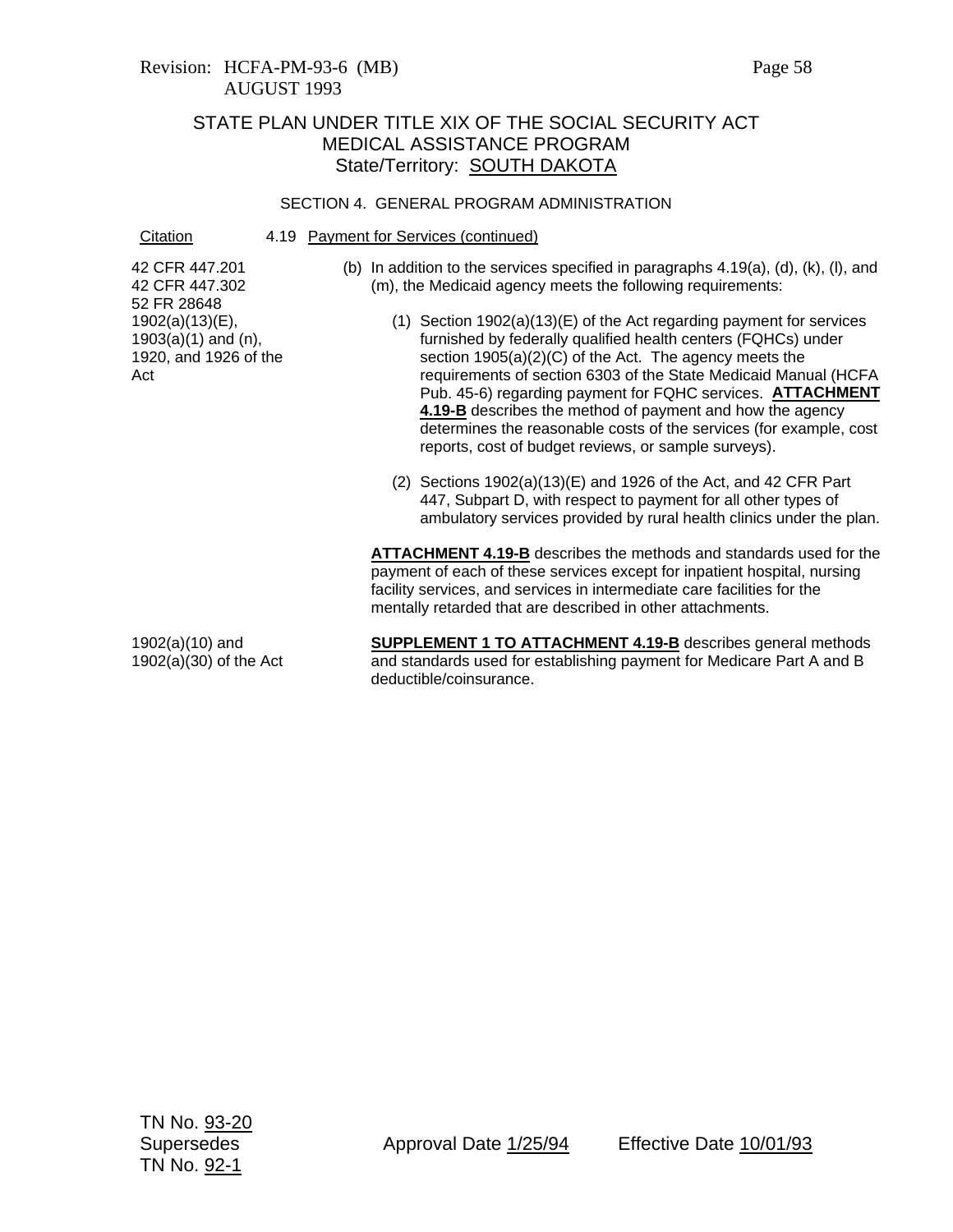#### SECTION 4. GENERAL PROGRAM ADMINISTRATION

Citation 4.19 Payment for Services (continued)

42 CFR 447.40 AT-78-90

(c) Payment is made to reserve a bed during a recipient's temporary absence from an inpatient facility.

**\_\_X\_\_** Yes. The State's policy is described in **ATTACHMENT 4.19-C.**

**\_\_\_\_\_** No.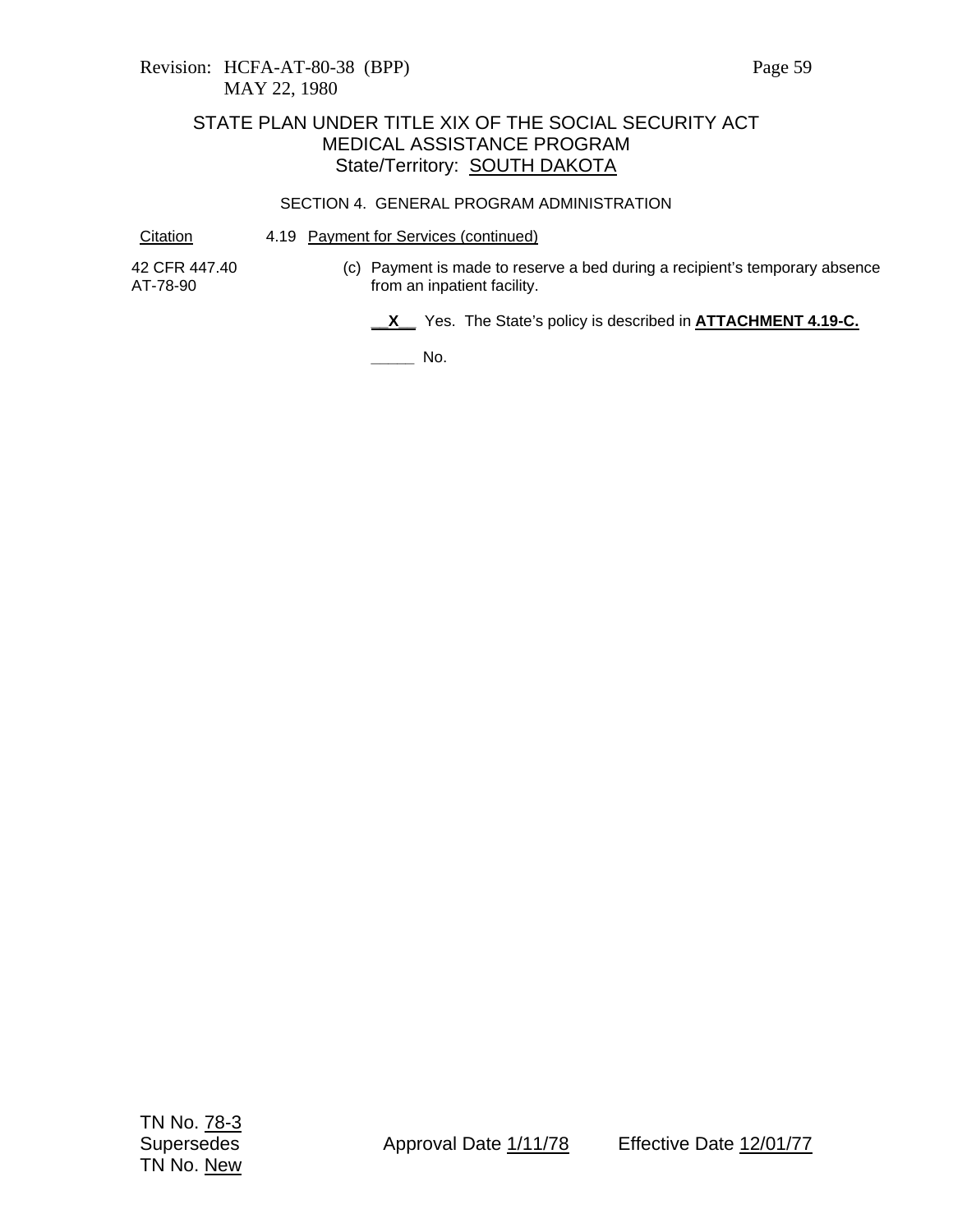### Revision: HCFA-PM-87-9 (BERC) Page 60 AUGUST 1987

## STATE PLAN UNDER TITLE XIX OF THE SOCIAL SECURITY ACT MEDICAL ASSISTANCE PROGRAM State/Territory: SOUTH DAKOTA

#### SECTION 4. GENERAL PROGRAM ADMINISTRATION

Citation 4.19 Payment for Services (continued)

(d)

42 CFR 447.252 47 FR 47964 48 FR 56046 42 CFR 447.280 47 FR 31518

52 FR 28141

(1) **\_\_X\_\_** The Medicaid agency meets the requirements of 42 CFR Part 447, Subpart c, with respect to payments for skilled nursing and intermediate care facility services.

**ATTACHMENT 4.19-D** describes the methods and standards used to determine rates for payment for skilled nursing and intermediate care facility services.

- (2) The Medicaid agency provides payment for routine skilled nursing facility services furnished by a swing-bed hospital.
	- **X** At the average rate per patient day paid to SNFs for routine services furnished during the previous calendar year.
		- **\_\_\_\_\_** At a rate established by the State, which meets the requirements of 42 CFR Part 447, Subpart C, as applicable.
	- **\_\_\_\_\_** Not applicable. The agency does not provide payment for SNF services to a swing-bed hospital.
- (3) The Medicaid agency provides payment for routine intermediate care facility services furnished by a swing-bed hospital.
	- **X** At the average rate per patient day paid to ICFs, other than ICFs for the mentally retarded, for routine services furnished during the previous calendar year.
	- **\_\_\_\_\_** At a rate established by the State, which meets the requirements of 42 CFR Part 447, Subpart C, as applicable.
	- Not applicable. The agency does not provide payment for ICF services to a swing-bed hospital.
- (4) **\_\_\_\_\_** Section 4.19(d)(1) of this plan is not applicable with respect to intermediate care facility services; such services are not provided under this State plan.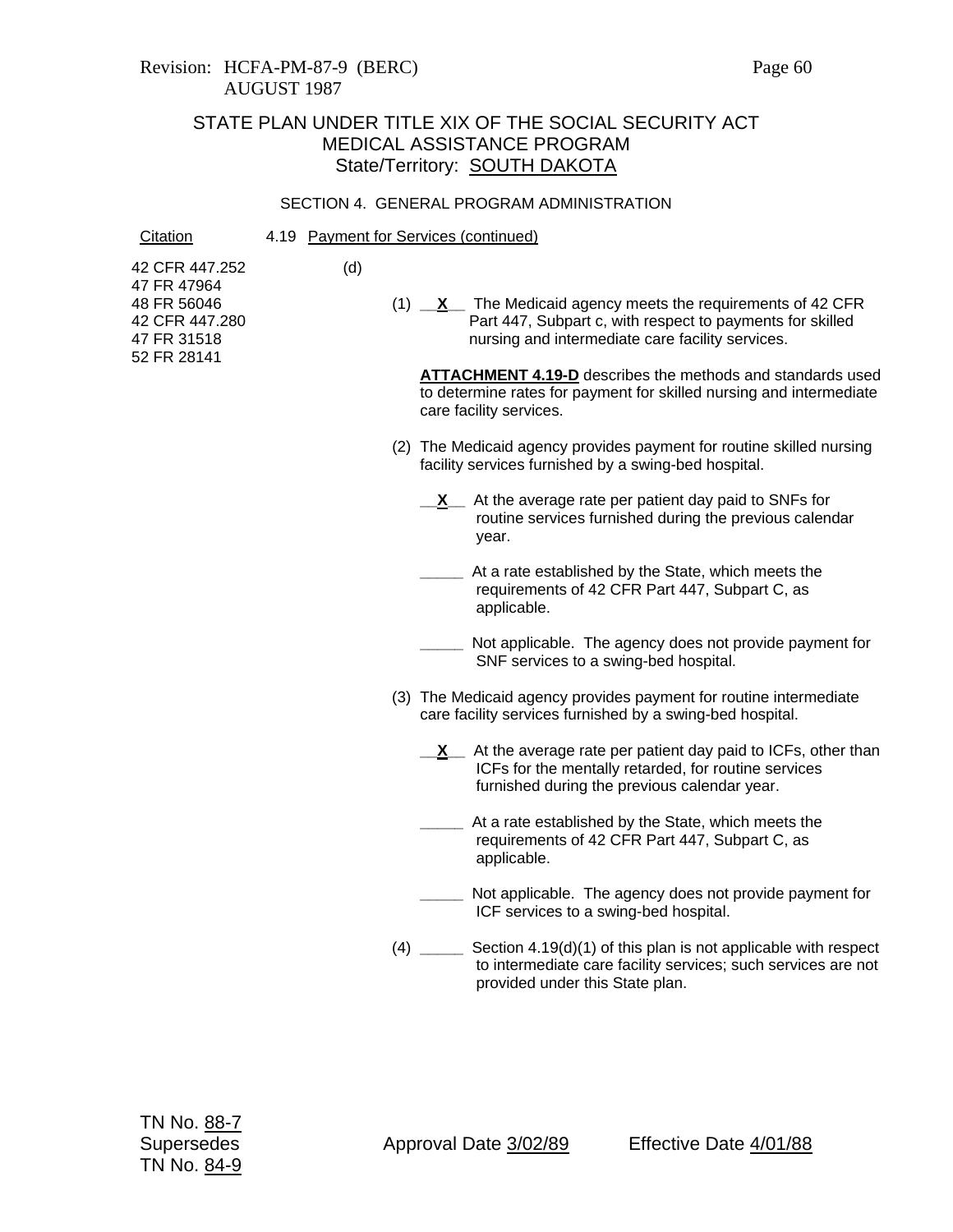### SECTION 4. GENERAL PROGRAM ADMINISTRATION

Citation 4.19 Payment for Services (continued)

42 CFR 447.45(c) AT-79-50

(e) The Medicaid agency meets all requirements of 42 CFR 447.45 for timely payment of claims.

**ATTACHMENT 4.19-E** specifies, for each type of service, the definition of a claim for purposes of meeting these requirements.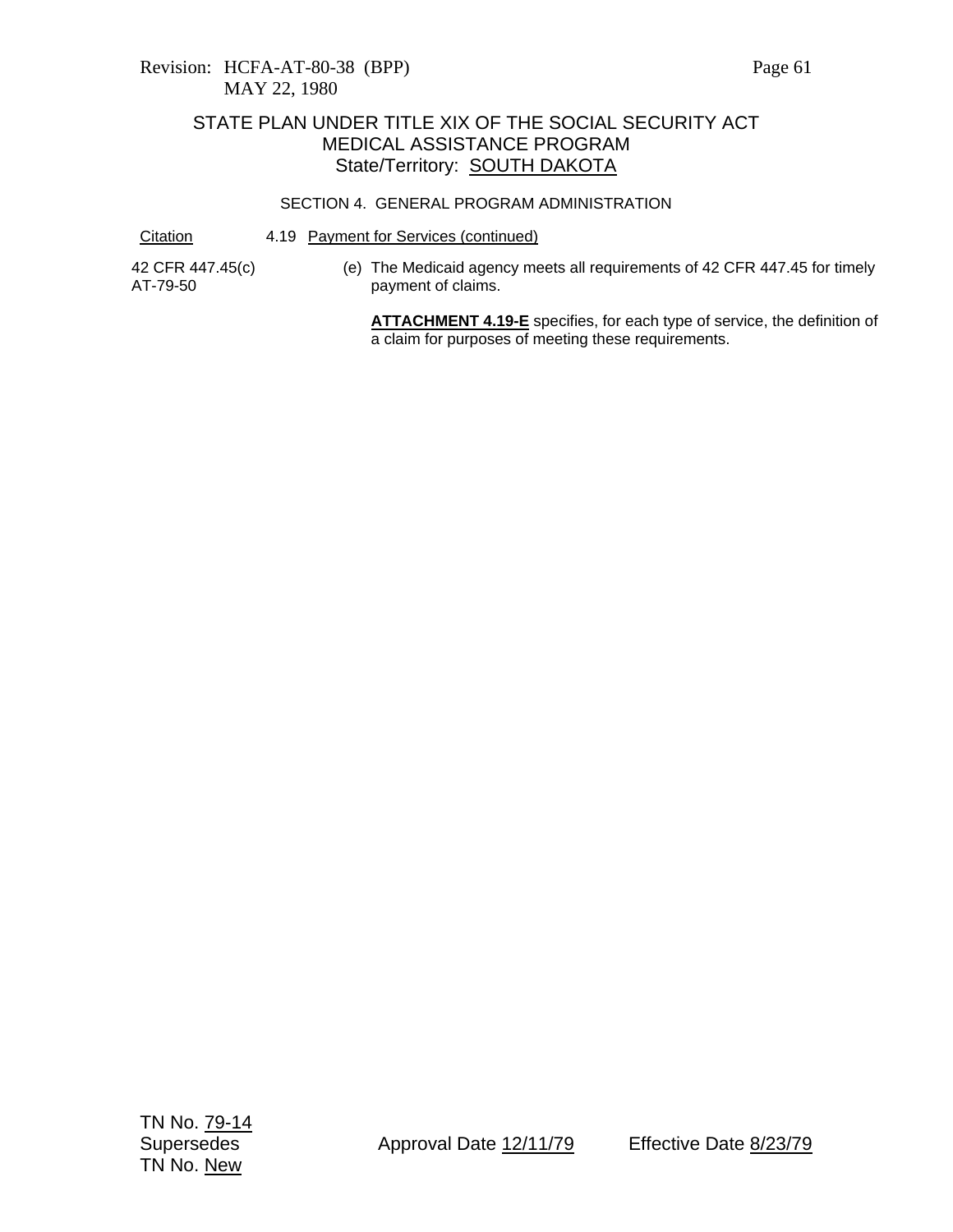### Revision: HCFA-PM-87-4 (BERC) Page 62 MARCH 1987

# STATE PLAN UNDER TITLE XIX OF THE SOCIAL SECURITY ACT MEDICAL ASSISTANCE PROGRAM State/Territory: SOUTH DAKOTA

### SECTION 4. GENERAL PROGRAM ADMINISTRATION

| Citation                              | 4.19 Payment for Services (continued)                                                                                                                                                                                                                                                                                                                                                                                                                |  |  |  |
|---------------------------------------|------------------------------------------------------------------------------------------------------------------------------------------------------------------------------------------------------------------------------------------------------------------------------------------------------------------------------------------------------------------------------------------------------------------------------------------------------|--|--|--|
| 42 CFR 447.15<br>AT-78-90<br>AT-80-34 | The Medicaid agency limits participation to providers who meet the<br>requirements of 42 CFR 447.15.                                                                                                                                                                                                                                                                                                                                                 |  |  |  |
| 48 FR 5730                            | No provider participating under this plan may deny services to any<br>individual eligible under the plan on account of the individual's inability to<br>pay a cost sharing amount imposed by the plan in accordance with 42<br>CFR $431.55(g)$ and $447.53$ . This service guarantee does not apply to an<br>individual who is able to pay, nor does an individual's inability to pay<br>eliminate his or her liability for the cost sharing charge. |  |  |  |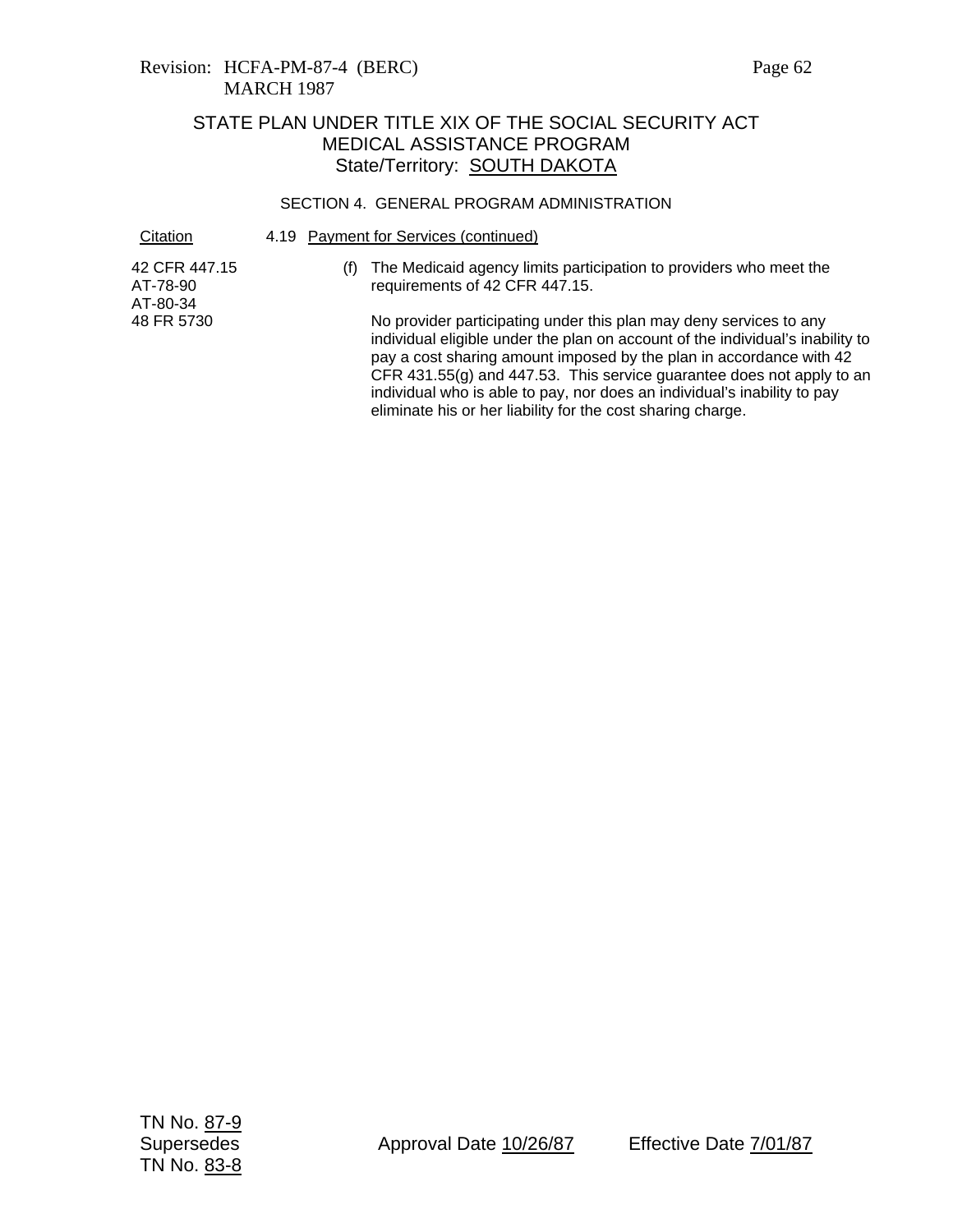### SECTION 4. GENERAL PROGRAM ADMINISTRATION

Citation 4.19 Payment for Services (continued)

42 CFR 447.201 42 CFR 447.202 AT-78-90

(g) The Medicaid agency assures appropriate audit of records when payment is based on costs of services or on a fee plus cost of materials.

TN No. 79-13 TN No. New

Supersedes Approval Date 11/06/79 Effective Date 8/06/79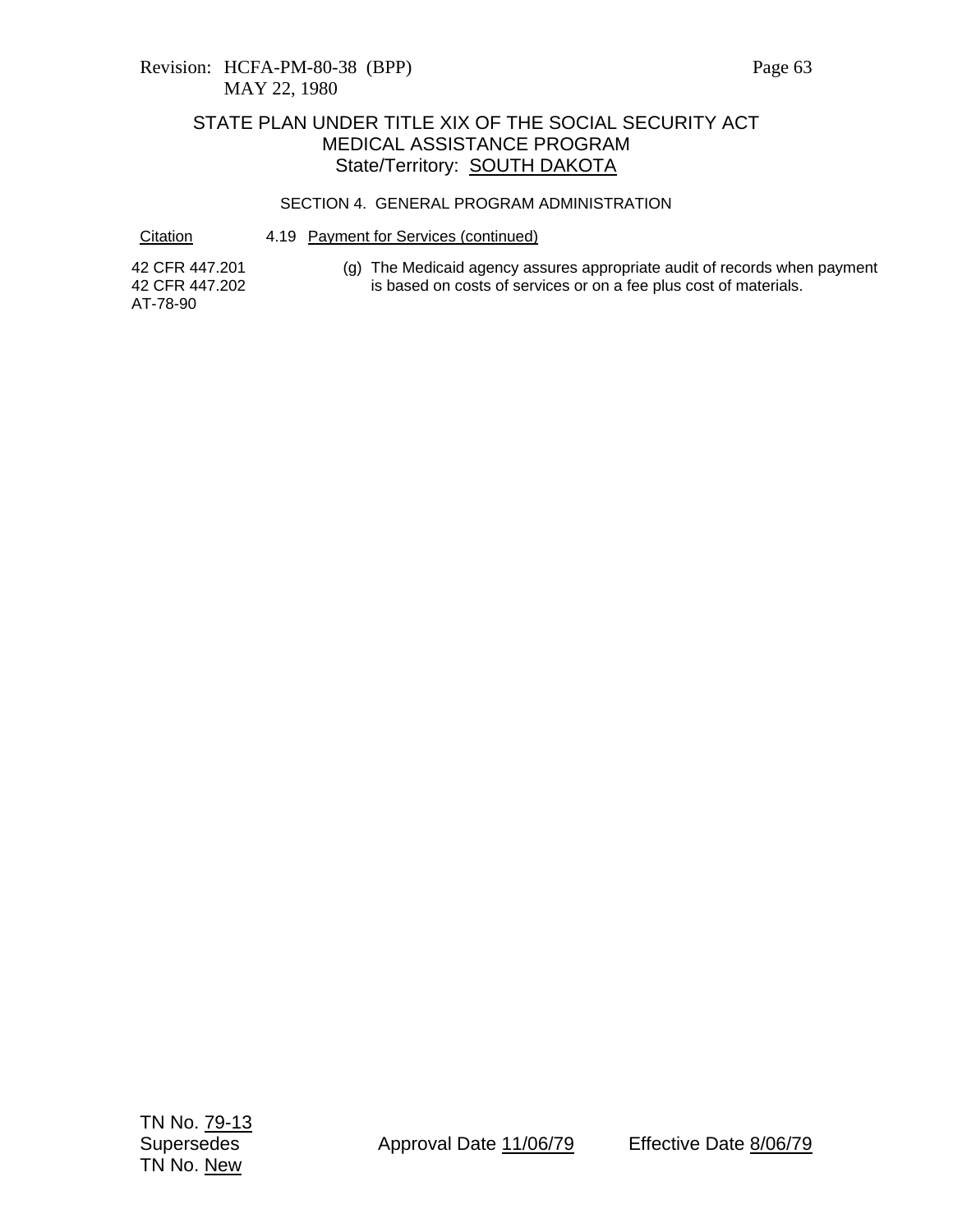### SECTION 4. GENERAL PROGRAM ADMINISTRATION

Citation 4.19 Payment for Services (continued)

42 CFR 447.201 42 CFR 447.203 AT-78-90

(h) The Medicaid agency meets the requirements of 42 CFR 447.203 for documentation and availability of payment rates.

TN No. 79-13 TN No. New

Supersedes Approval Date 11/06/79 Effective Date 8/06/79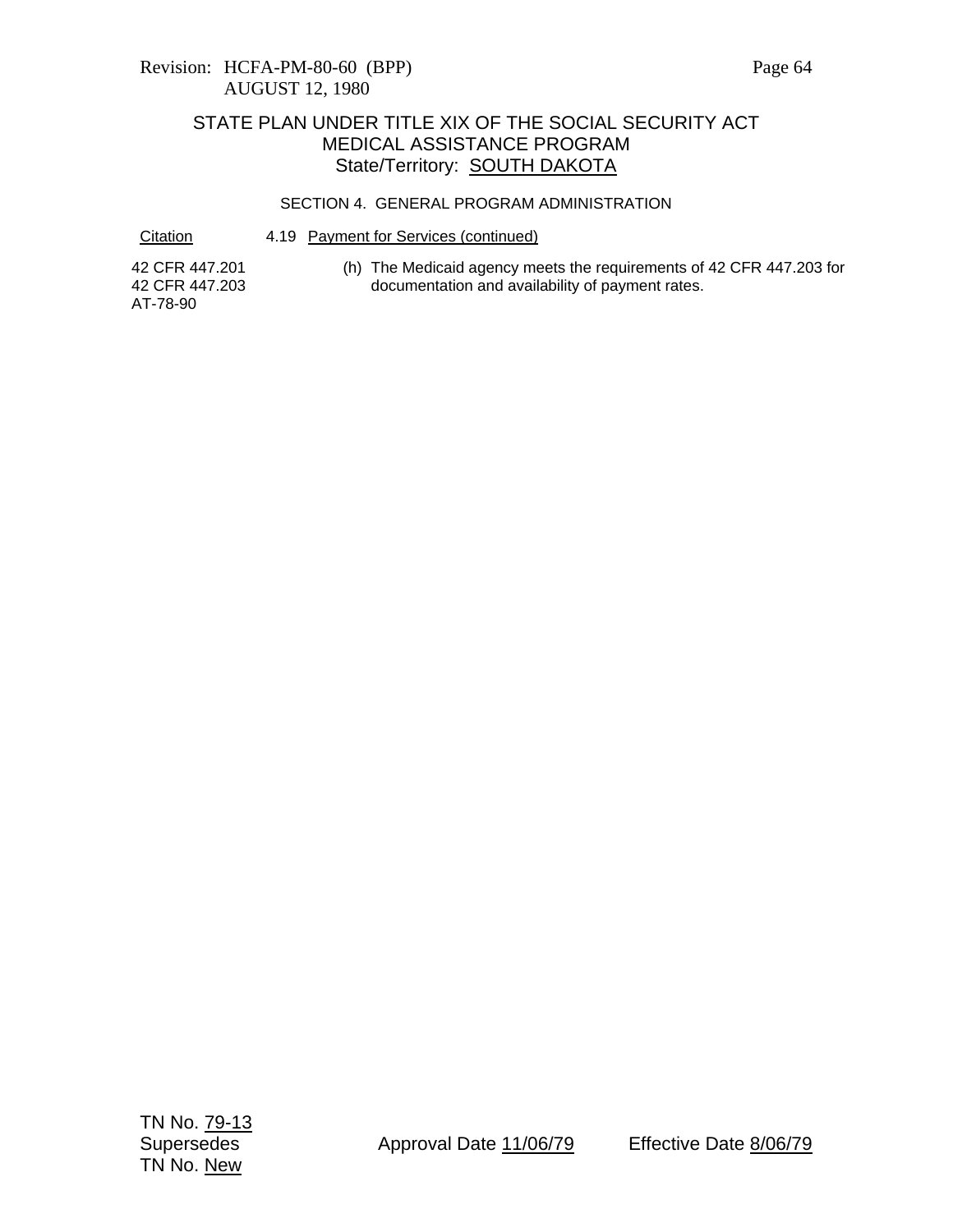### SECTION 4. GENERAL PROGRAM ADMINISTRATION

Citation 4.19 Payment for Services (continued)

42 CFR 447.201 42 CFR 447.204 AT-78-90

(i) The Medicaid agency's payments are sufficient to enlist enough providers so that services under the plan are available to recipients at least to the extent that those services are available to the general population.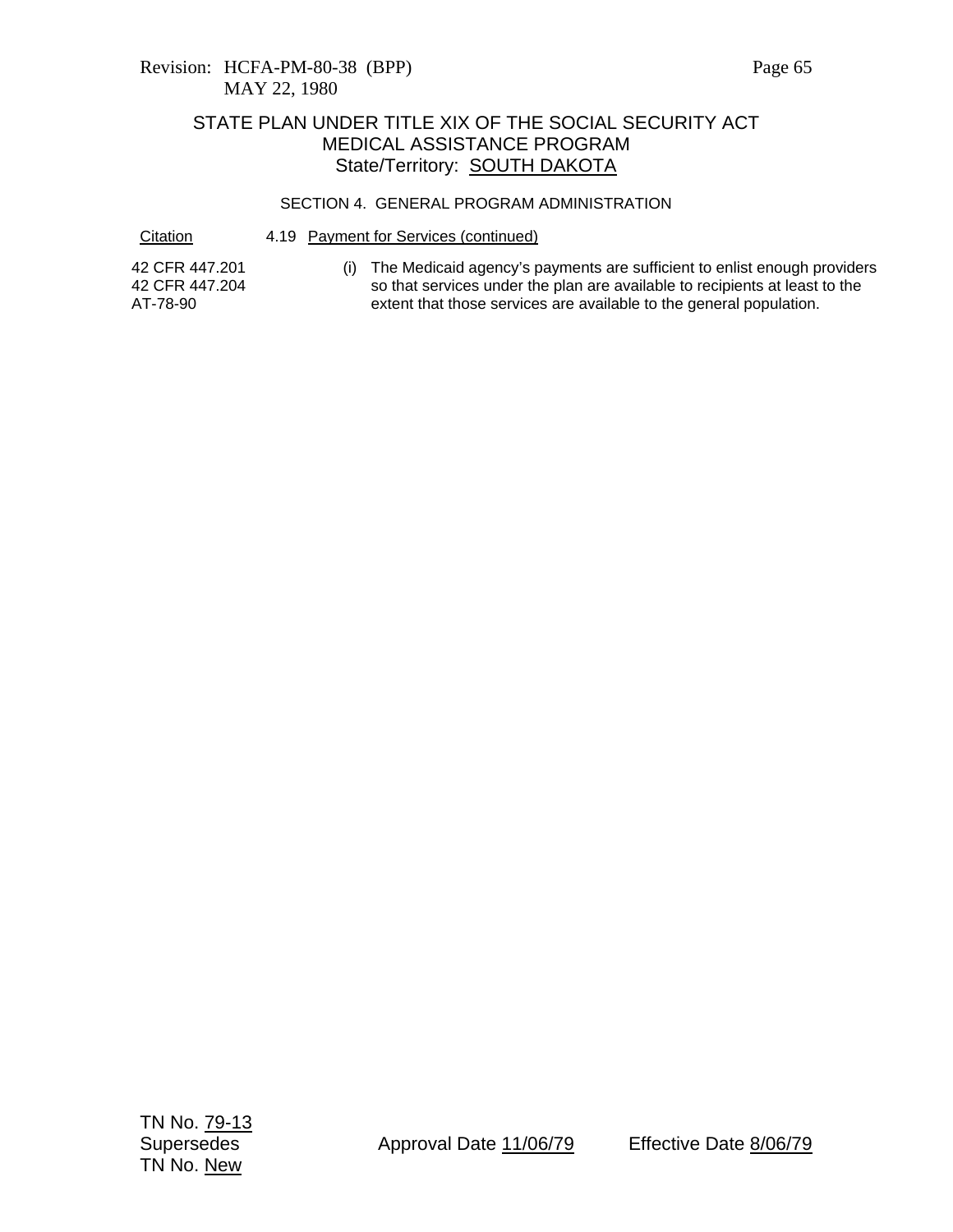## Revision: HCFA-PM-91-4 (BPD) Page 66 AUGUST 1991

# STATE PLAN UNDER TITLE XIX OF THE SOCIAL SECURITY ACT MEDICAL ASSISTANCE PROGRAM State/Territory: **SOUTH DAKOTA**

### SECTION 4. GENERAL PROGRAM ADMINISTRATION

| Citation                         |     | 4.19 Payment for Services (continued)                                                                                                                                                                                                                                                                                                                                                                                                                         |
|----------------------------------|-----|---------------------------------------------------------------------------------------------------------------------------------------------------------------------------------------------------------------------------------------------------------------------------------------------------------------------------------------------------------------------------------------------------------------------------------------------------------------|
| 42 CFR 447.201<br>42 CFR 447.205 | (j) | The Medicaid agency meets the requirements of 42 CFR 447.205 for<br>public notice of any changes in statewide method or standards for setting<br>payment rates.                                                                                                                                                                                                                                                                                               |
| Section 1903(v) of the<br>Act    |     | (k) The Medicaid agency meets the requirements of section 1903(v) of the<br>Act with respect to payment for medical assistance furnished to an alien<br>who is not lawfully admitted for permanent residence or otherwise<br>permanently residing in the United States under color of law. Payment is<br>made only for care and services that are necessary for the treatment of an<br>emergency medical condition, as defined in section 1903(v) of the Act. |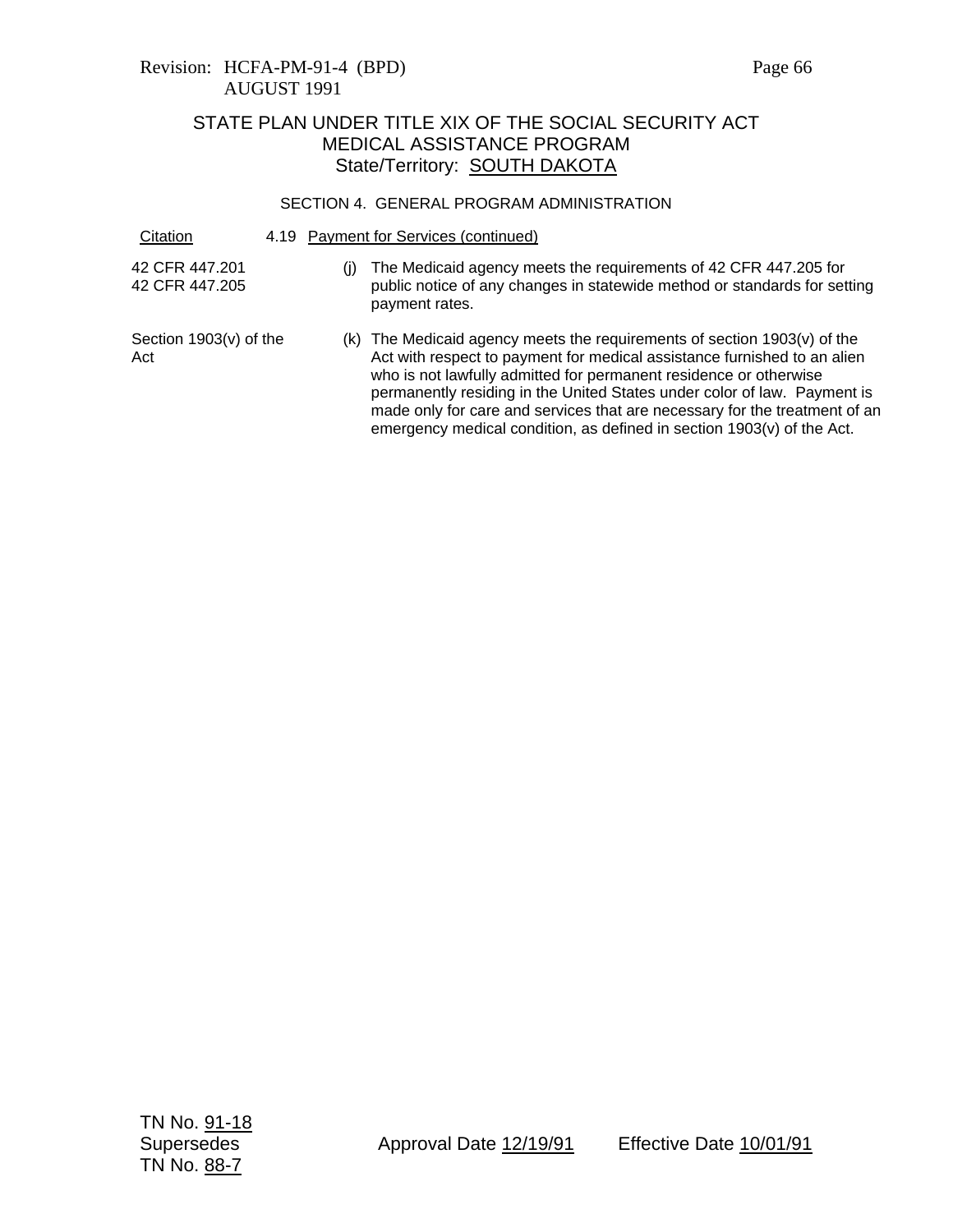### Revision: HCFA-PM-92-7 (MB) Page 66a OCTOBER 1992

### STATE PLAN UNDER TITLE XIX OF THE SOCIAL SECURITY ACT MEDICAL ASSISTANCE PROGRAM State/Territory: SOUTH DAKOTA

### SECTION 4. GENERAL PROGRAM ADMINISTRATION

Citation 4.19 Payment for Services (continued)

Section 1903(i)(14) of the Act

(l) The Medicaid agency meets the requirements of section 1903(i)(14) of the Act with respect to payment for physician services furnished to children under 21 and pregnant women. Payment for physician services furnished by a physician to a child or pregnant woman is made only to physicians who meet one of the requirements listed under this section of the Act.